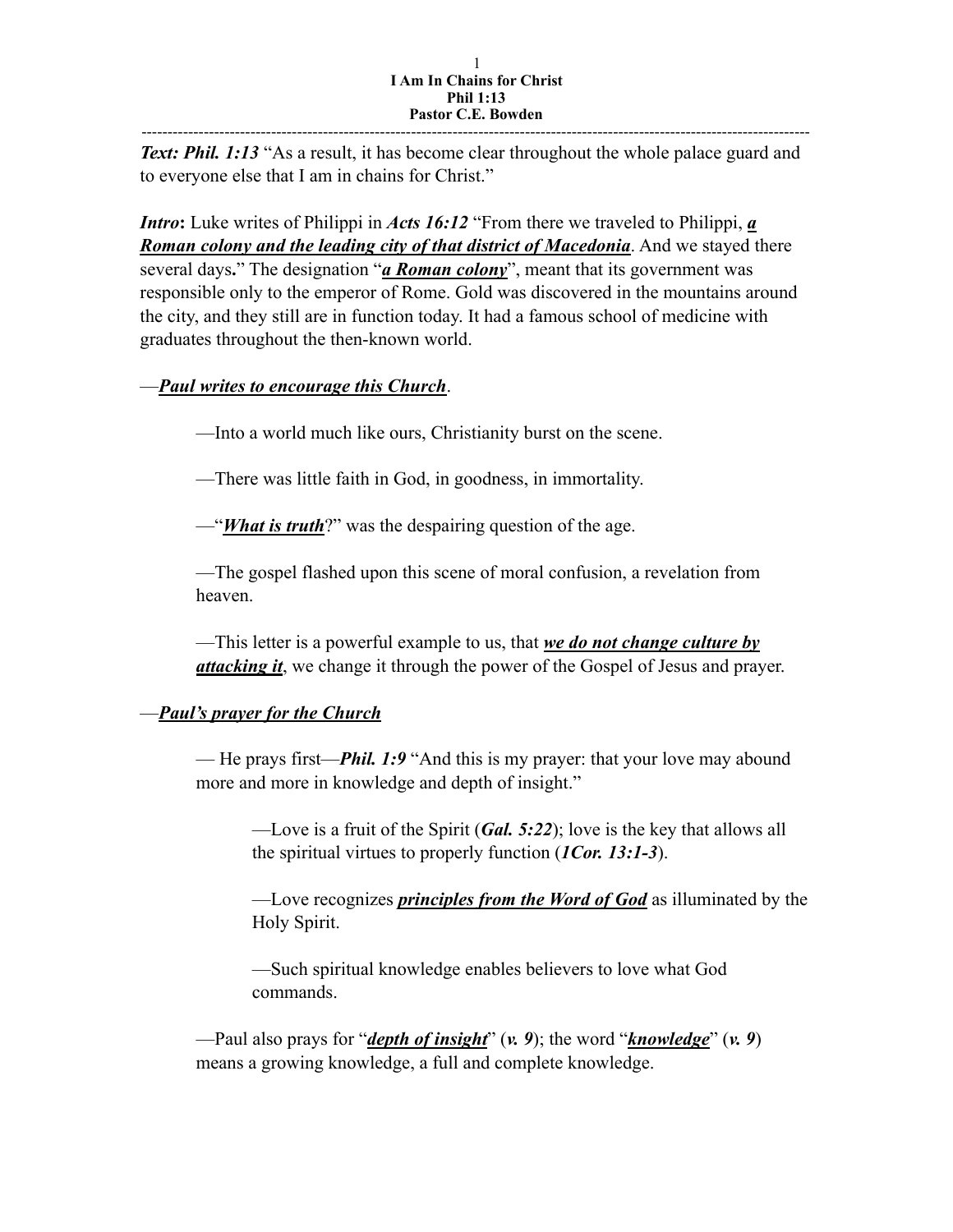—From the Word of God we gain an ability to instinctively do what is right and to shrink from things that are wrong.

—Such knowledge cannot exist without love—John writes *1 John 4:7* "Dear friends, let us love one another, for love comes from God. *Everyone who loves has been born of God and knows God*."

—With love there comes a spiritual sense, spiritual sight, spiritual hearing, a sense of the beauty of holiness.

—Some things are clearly good, and others clearly bad; in somethings the lines are not as clearly drawn—*Phil. 1:10* "so that *you may be able to discern what is best* and may be pure and blameless until the day of Christ."

—Sometimes the question is not whether something is good or bad, but is it *helpful*—*1Cor. 10:23* "Everything is permissible" — but *not everything is beneficial*. "Everything is permissible" — but *not everything is constructive*."

—Living in an amoral world we need to be able to discern things not clearly listed as sin, but they are not helpful in spiritual growth.

—*Phil. 1:11* "filled with the fruit of righteousness that comes through Jesus Christ — to the glory and praise of God."

—*V. 11* brings us full circle back to *v. 9*, and the "*fruit of righteousness*" is equated to the "*fruit of the Spirit"* (*Gal. 5:22*).

—Love is the key, we cannot realize this fruit without Jesus—"*the fruit of righteousness that comes through Jesus Christ*".

—*The advantage of Paul's chains.*

—*Phil. 1:13 "*As a result, it has become clear throughout the whole palace guard and to everyone else that I am in chains for Christ."

—Paul's chains are an outward guise, the truth is "*I am in chains for Christ.*"

—Paul would never admit he was a prisoner of Rome—*Philemon 1:9* "I then, as Paul — *an old man* and now also *a prisoner of Christ Jesus* —"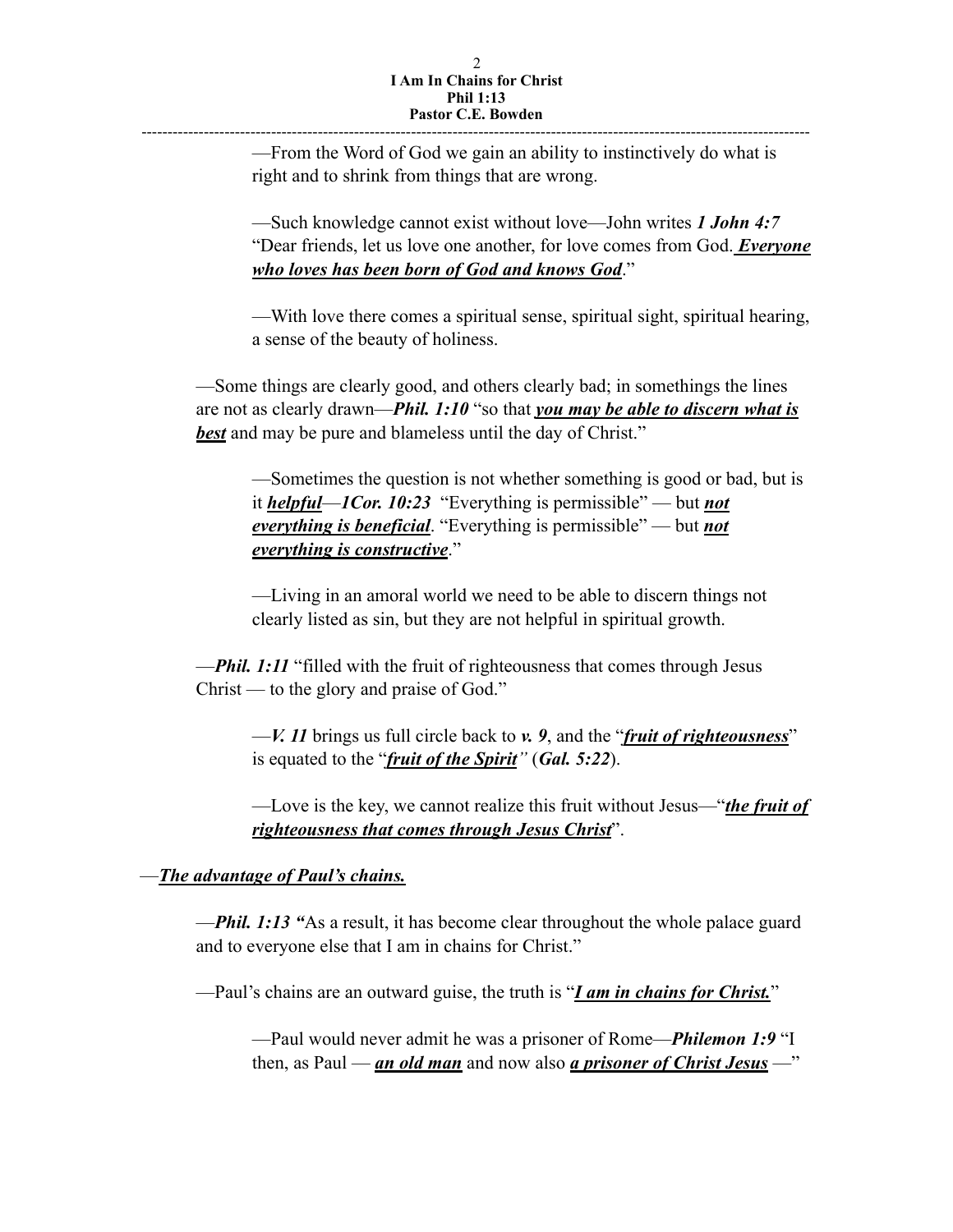—Paul has introduced himself as "*servant*" (*Phil. 1:1*) which is a highly sanitized translation of the word that means "*slave*"; he is not his own and he owns nothings, his existence is in Christ alone.

—He also calls himself "*an old man*" (*Philemon 1:9*) we do not know how old, certainly his body is very warn.

## —His chains "*really served to advance the gospel*." (*Philip. 1:12*)

—He has preached to the elite of Rome "the whole palace guard and to everyone else that I am in chains for Christ." (*Philip. 1:13*)

—The Gospel would have spread of these men who guarded Paul, he was in their chains, but they were a captive audience.

—Others are emboldened by Paul's chains—*Phil. 1:14* "Because of my chains, most of the brothers in the Lord have been encouraged to speak the word of God more courageously and fearlessly."

—The devil tried to shut him up and shut him down and the Gospel spreads even further.

## —*Many preaching but not the same motive*.

—Two groups "*some preach Christ out of envy and rivalry*," (*Philip. 1:15*); "*others out of goodwill*." (*Philip. 1:15*)

—Some preach because of "*love*" (*v. 16*); others preach " out of selfish ambition, not sincerely, supposing that they can stir up trouble for me while I am in chains." (*Philip. 1:17*).

—The only thing that matters to Paul "*The important thing is that in every way, whether from false motives or true, Christ is preached.*" (*Philip. 1:18*)

# —*Philip.. 1:21* "*For to me, to live is Christ and to die is gain*."

—He knows he faces certain death, that would be gain for him, but for him to live would be better for the Church—*Philip. 1:22–24* "If I am to go on living in the body, this will mean fruitful labor for me. Yet what shall I choose? I do not know! I am torn between the two: I desire to depart and be with Christ, which is better by far; but it is more necessary for you that I remain in the body."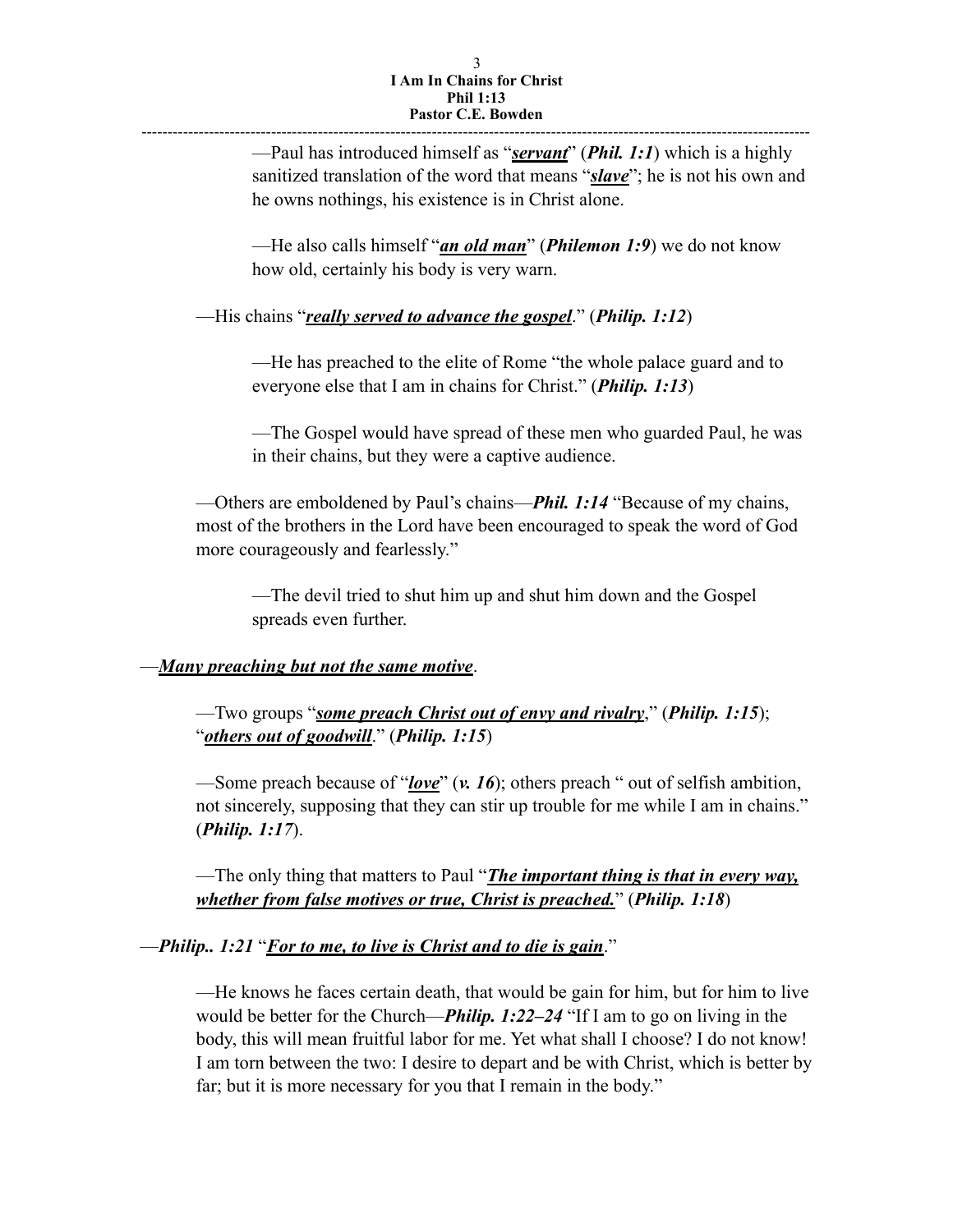—Paul has written this because the Church is facing persecution, he seeks to encourage them—*Phil. 1:28* "without being frightened in any way by those who oppose you. This is a sign to them that they will be destroyed, but that you will be saved — and that by God."

—They present state of persecution is a gift—*Philip. 1:29* "For it has been *granted* to you on behalf of Christ not only to believe on him, but also to suffer for him,"

—The word "*granted*" in Greek is χαρίζοµαι charizomai which means to bestow in kindness, grant as a free favor.

—The answer to the mind set of the Church undergoing persecution is *Philip. 2:1–2* "If you have any encouragement from being united with Christ, if any comfort from his love, if any fellowship with the Spirit, if any tenderness and compassion, then make my joy complete by being like-minded, having the same love, being one in spirit and purpose."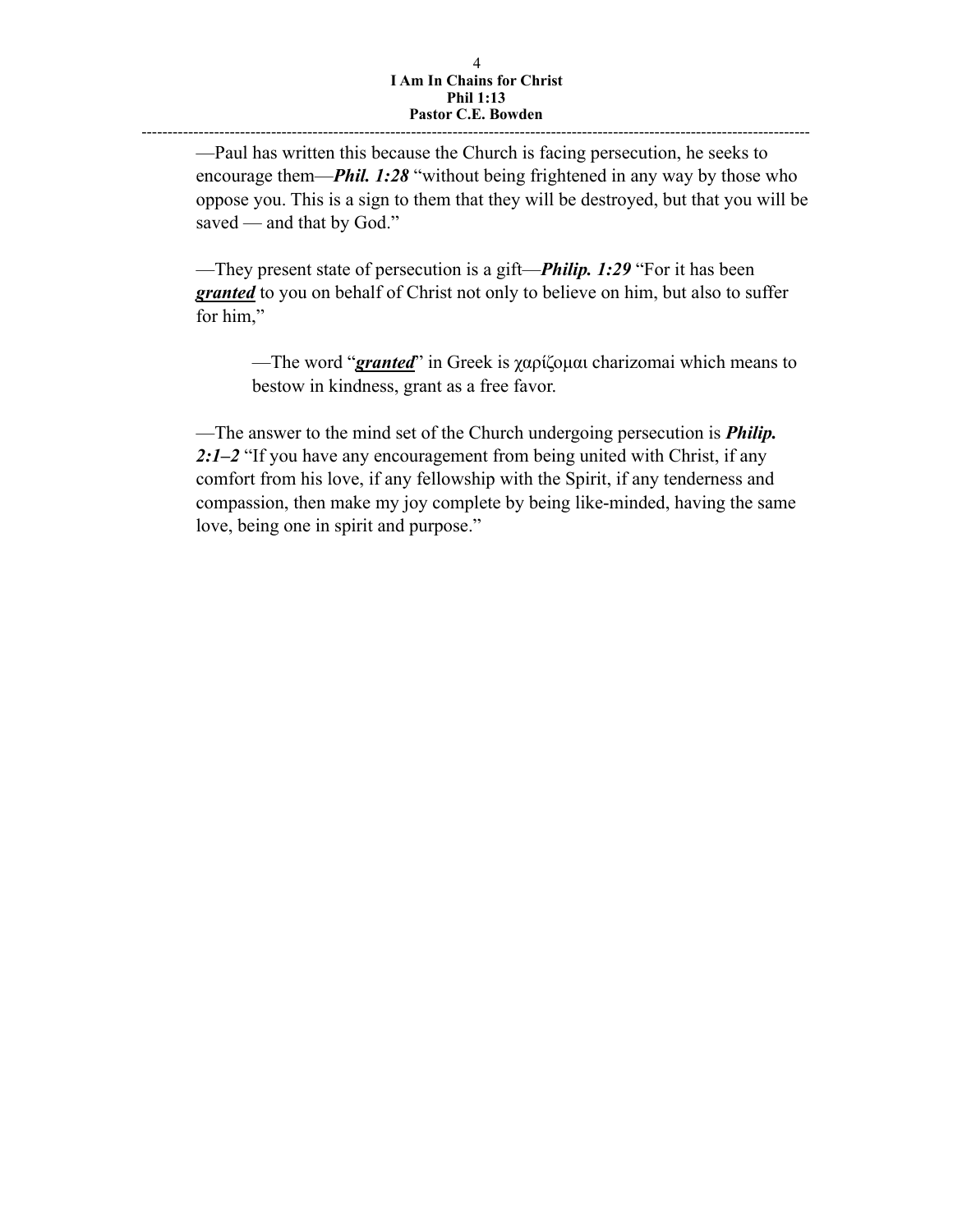$\frac{5}{1 \text{ Am In Chains for Christ}}$ **Phil 1:13** Pastor C.E. Bowden

---